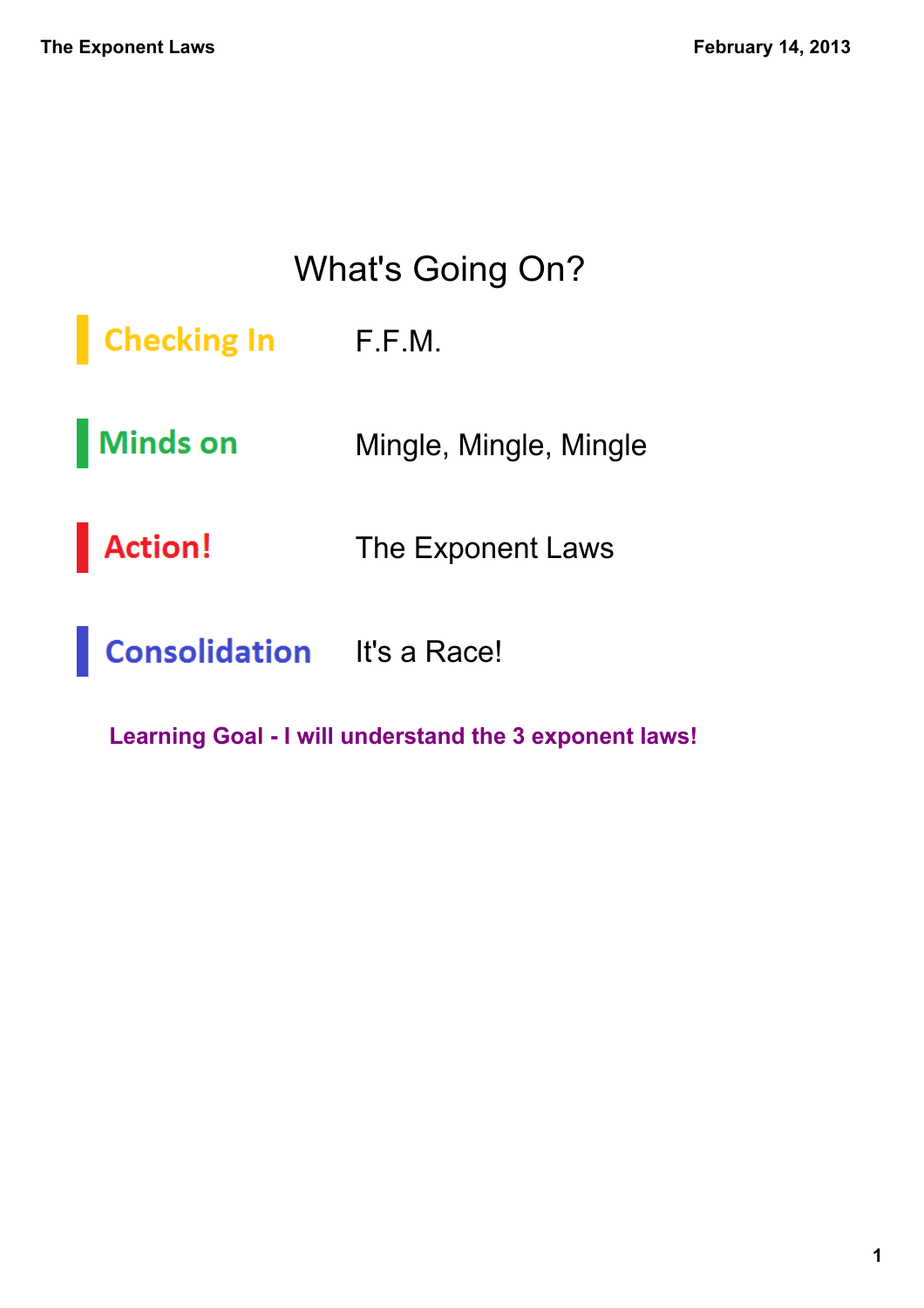**Checking In** 

#### Rules

- 1. A negative number to an even exponent is always  $\overline{p}$   $\overline{p}$   $\overline{p}$   $\overline{p}$   $\overline{p}$   $\overline{p}$   $\overline{p}$ .<br>2. A negative number to an odd exponent is always  $\overline{p}$   $\overline{e}$   $\overline{q}$   $\overline{p}$   $\overline{p}$   $\overline{p}$ .
- 
- 3. Any number to the exponent zero is always  $\rho$   $\rho$   $e$ .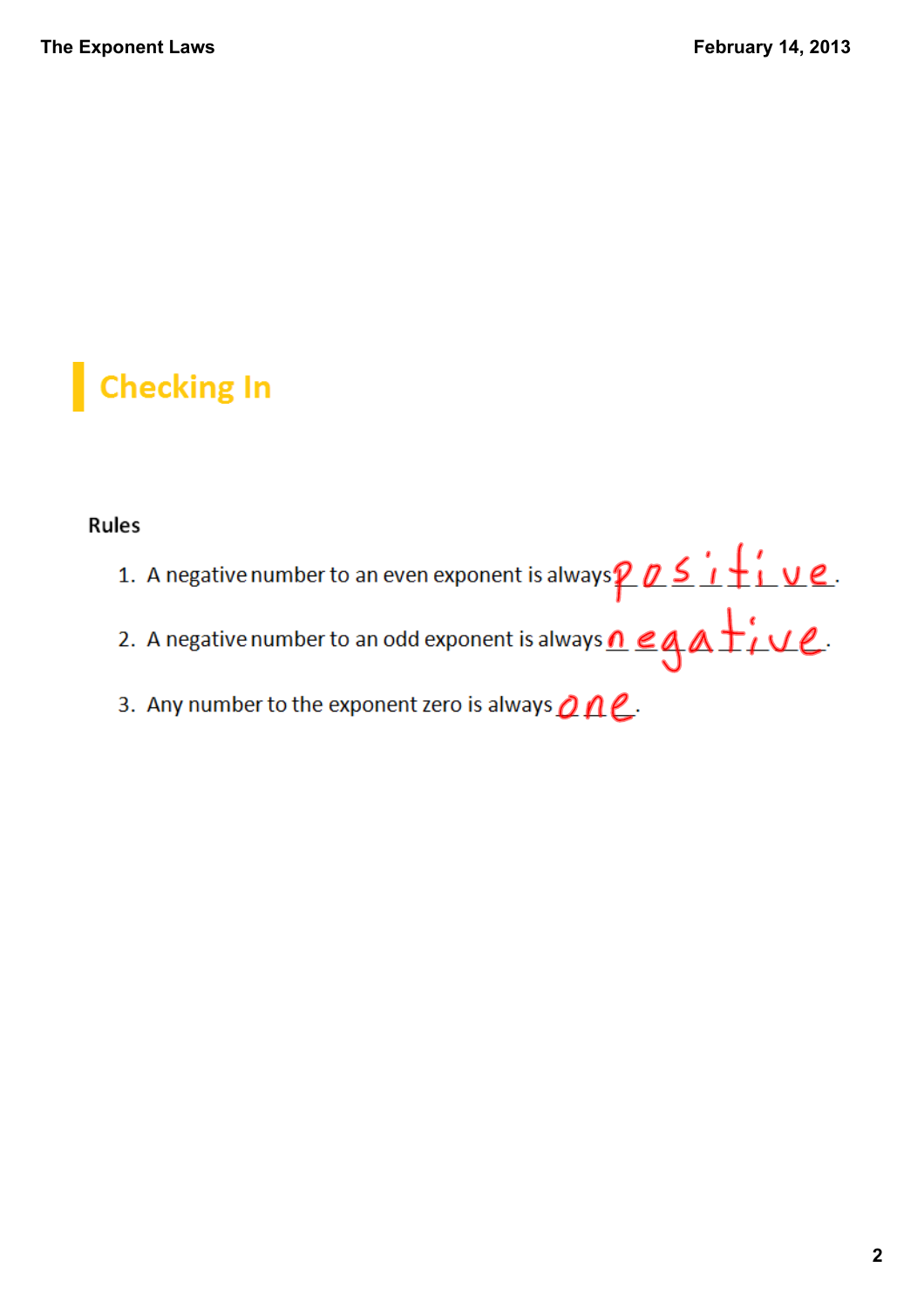**Minds on** 

#### Mingle Mingle Mingle!

At my signal, unleash hell!

By which I mean get up and find your group. (Put your puzzle together)

You should be in groups of 3.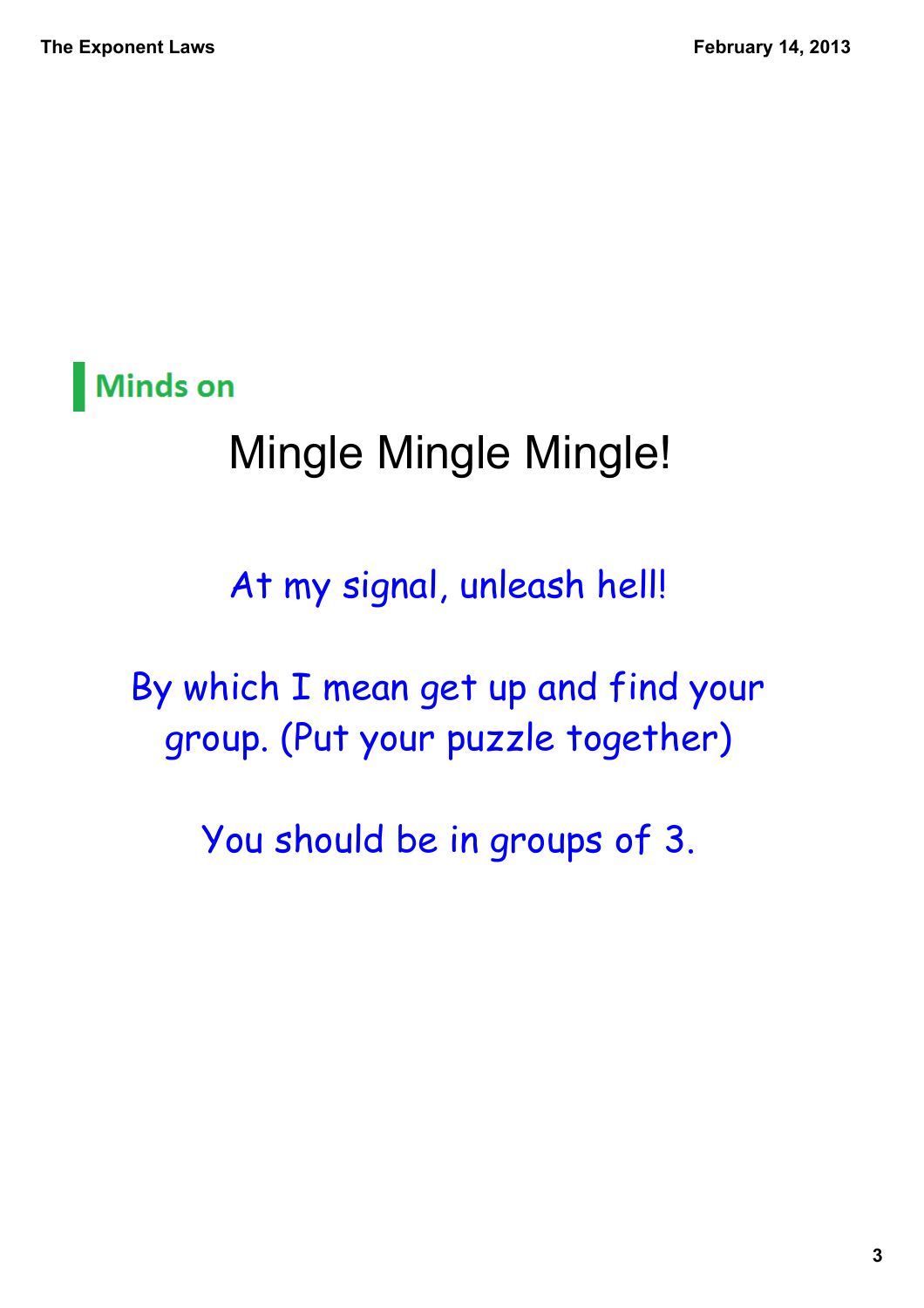**Minds on** 

## Mingle Mingle Mingle!

With your group...

Look at your three slips. All three of these things are equal!

Try and figure out your "rule"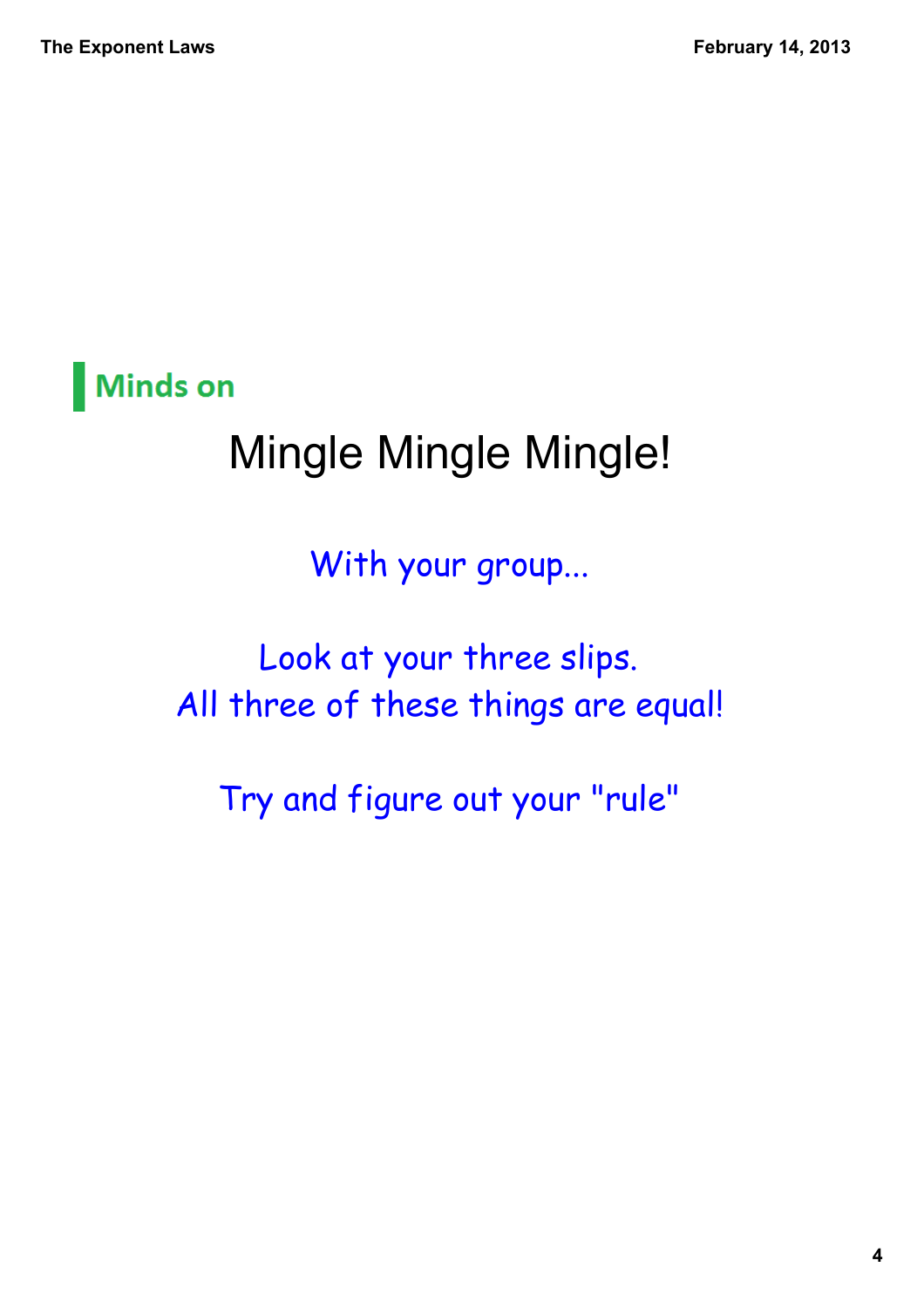

#### The Exponent Laws

- 1. The Product Rule
- 2. The Quotient Rule
- 3. The Power of a Power Rule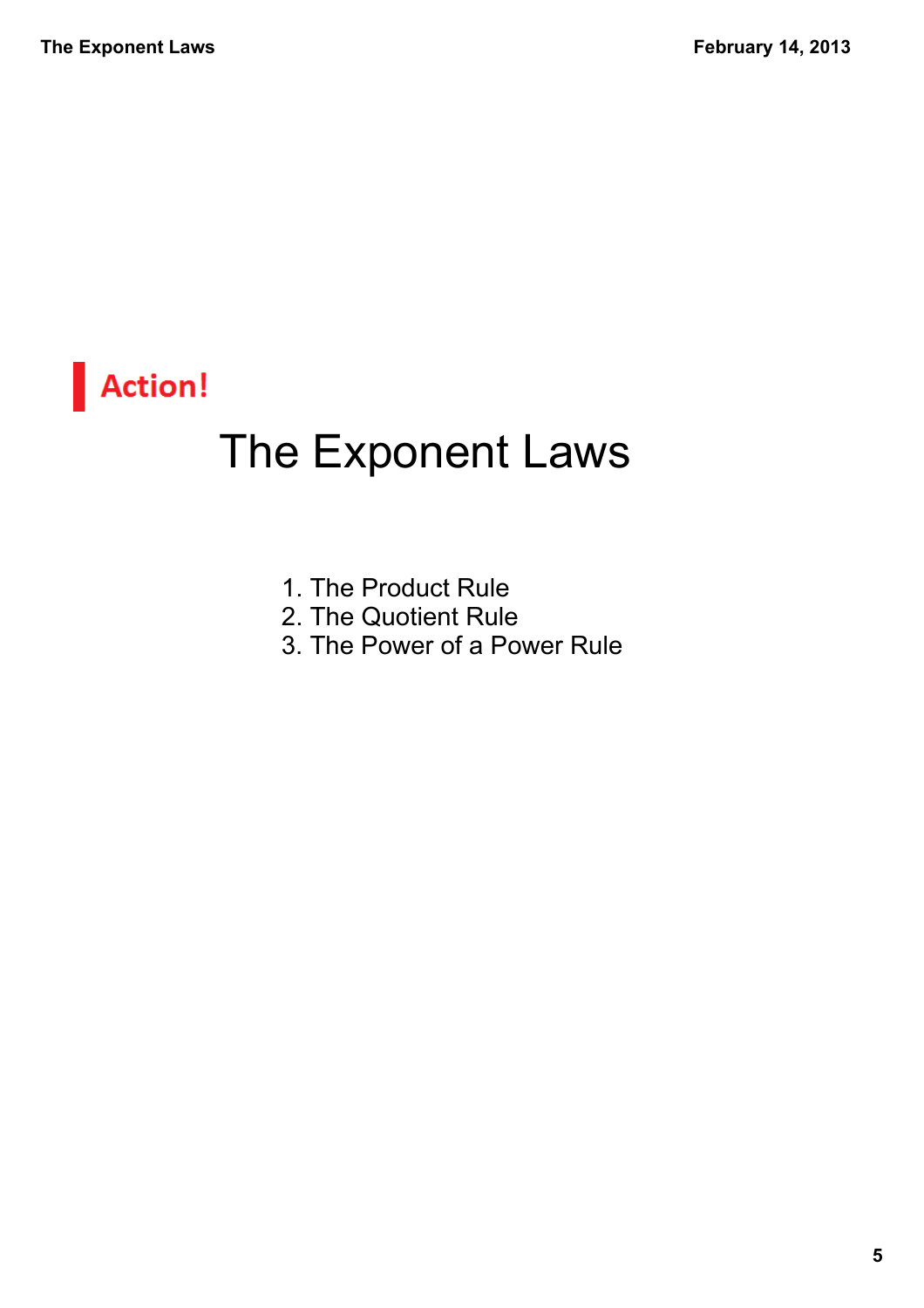

the exponents.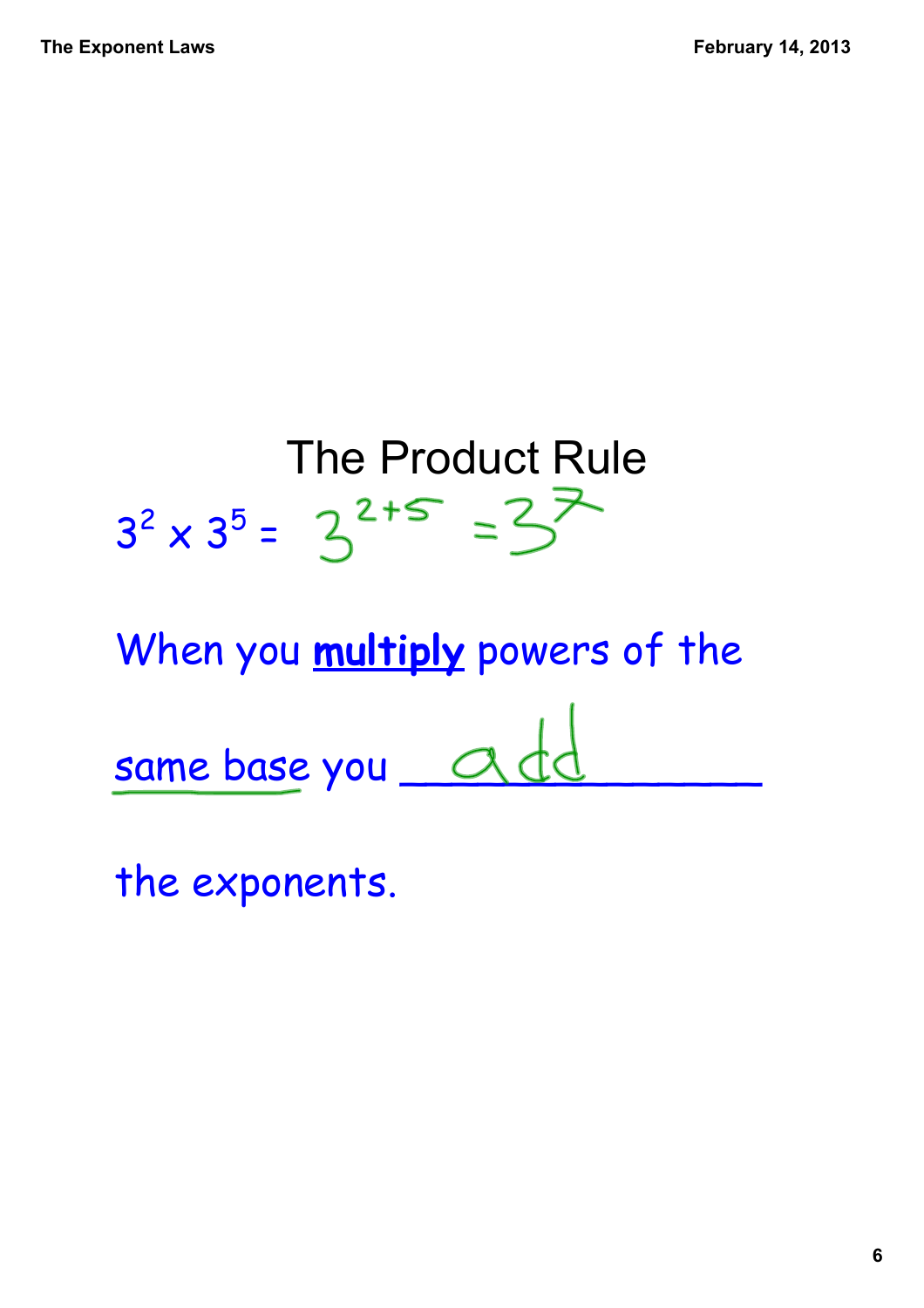# The Quotient Rule 5 $^7$   $\div$  5<sup>4</sup> =

When you **divide** powers of the

same base you Subtruct the

exponents.